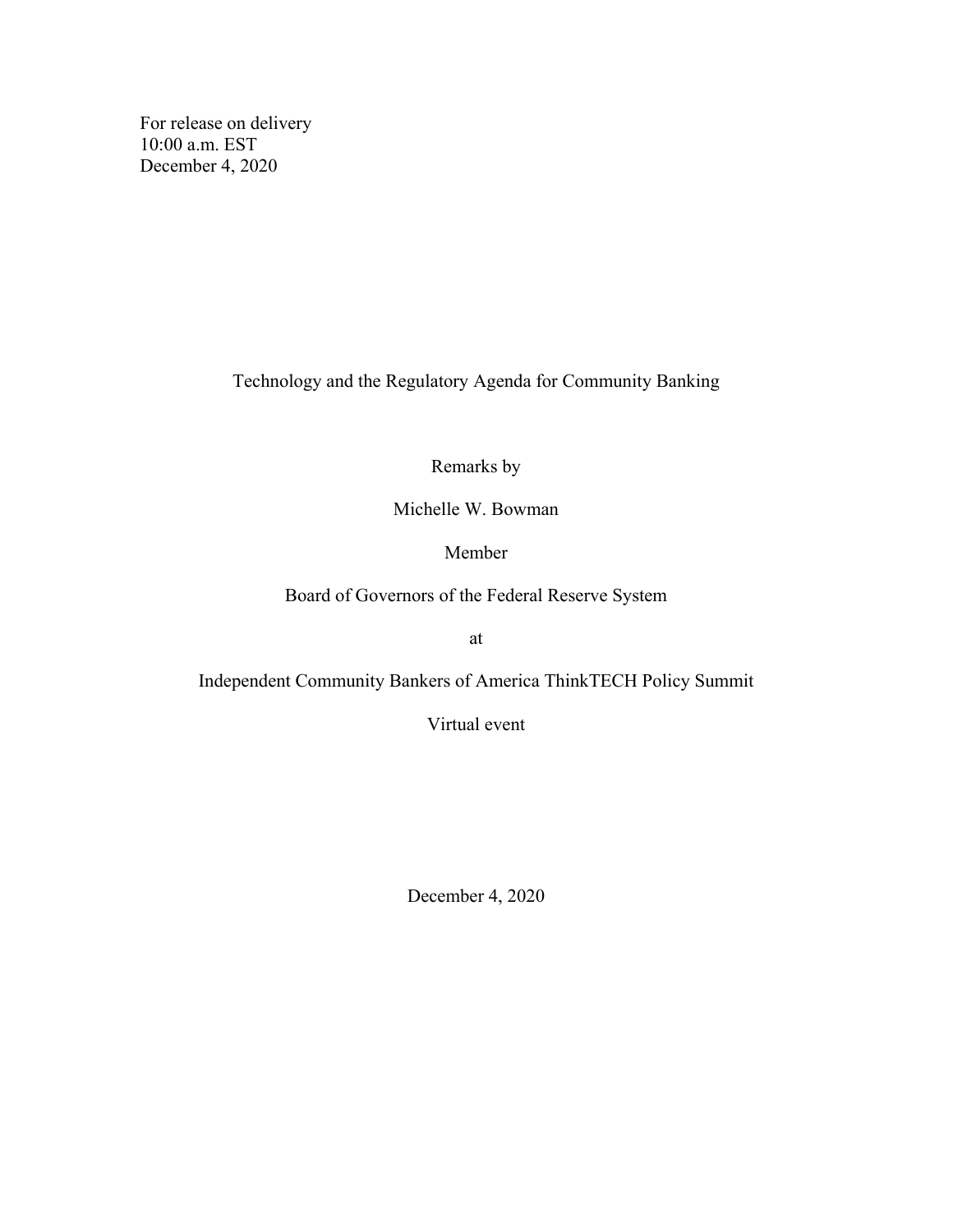Thank you to the Independent Community Bankers of America (ICBA) for inviting me to address this year's policy summit. I am delighted to be speaking with you and especially pleased to see the summit's focus on innovation. The ThinkTech accelerator represents the type of resourcefulness necessary to help community banks tackle their greatest challenges, among them ensuring that banking services and credit support are available to customers in all communities, regardless of where they are located. Today, I will share my perspective that technological innovation is essential to the future of community banking in America, and reiterate my intent to elevate those issues related to innovation to the top of the regulatory agenda.

There are certain points in history when an event can fundamentally change how society and entire industries function. In addition to the other ways that COVID-19 has affected us, this could be one of those moments. The pandemic has demonstrated the importance and unique role of technology in responding effectively to new challenges. In this case, the challenge has been an unprecedented disruption in our lives. One year ago, it would have been difficult to imagine the extent to which we are now working and conducting routine aspects of our lives from home and online.

Take health care as an example. One recent report on telemedicine trends notes that the number of patients treated through video-enabled physician visits has increased between 50 percent and [1](#page-1-0)75 percent compared to before the pandemic.<sup>1</sup> While virtual consultations with a health care professional haven't replaced physical examinations and medical procedures, they are serving a vital role in the industry's response to the

<span id="page-1-0"></span> <sup>1</sup> McKinsey & Company, "Telehealth: A Quarter-Trillion-Dollar Post-COVID-19 Reality?" May 29, 2020, [https://www.mckinsey.com/industries/healthcare-systems-and-services/our-insights/telehealth-a-quarter](https://www.mckinsey.com/industries/healthcare-systems-and-services/our-insights/telehealth-a-quarter-trillion-dollar-post-covid-19-reality)[trillion-dollar-post-covid-19-reality.](https://www.mckinsey.com/industries/healthcare-systems-and-services/our-insights/telehealth-a-quarter-trillion-dollar-post-covid-19-reality)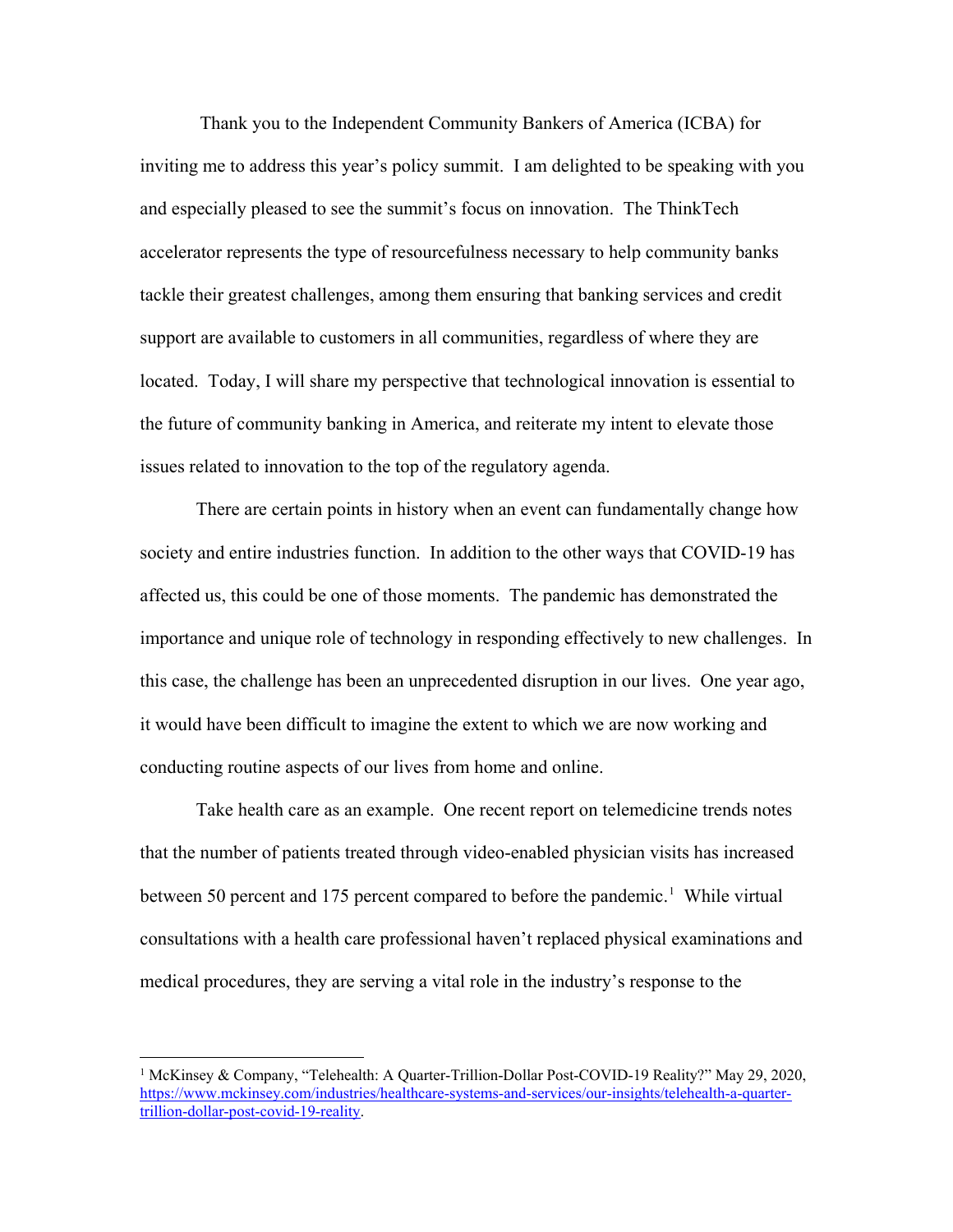pandemic and they will likely play a significant role in how the health-care industry serves its customers in the future. When this health emergency has come to an end, I expect that telehealth, home grocery delivery, and a variety of online services and communications will continue at a higher frequency than before our recent experience.

In the financial sector, I believe we may be seeing a quantum leap in the use of digital deposit, digital payments and online lending. One large financial service provider reported a 200 percent increase in new mobile banking registrations during the early phases of the pandemic.<sup>[2](#page-2-0)</sup> Customers who reacted to the physical limitation on visiting a bank branch or ATM are learning to bank using online banking or through an app on their smartphone may not be as willing to stand in line or wait for in-person service at their bank branch in the future. Recent surveys show that consumers with access to digital and mobile banking are more likely to continue using those convenience products and services in a post-pandemic world.<sup>[3](#page-2-1)</sup>

The adoption of digital banking services can also be essential for historically underserved and disadvantaged communities, assuming they have bank accounts and access to internet-based tools like smartphones. In some cases, fintech can lower costs and improve services, particularly for small businesses or lower-income consumers who are less likely to have access to credit. While electronic banking certainly didn't start with the pandemic, acceleration of its adoption has undoubtedly led banks of all sizes to rethink how they will meet their customers' needs in the long term.

- 2 -

<span id="page-2-1"></span><span id="page-2-0"></span> <sup>2</sup> CNBC, "Coronavirus Crisis Mobile Banking Surge Is a Shift That's Likely to Stick," May 27, 2020, [https://www.cnbc.com/2020/05/27/coronavirus-crisis-mobile-banking-surge-is-a-shift-likely-to-stick.html.](https://www.cnbc.com/2020/05/27/coronavirus-crisis-mobile-banking-surge-is-a-shift-likely-to-stick.html) <sup>3</sup> American Banker, "Consumers Are Relying More on Finance Apps, Survey Finds," September 15, 2020, [https://www.americanbanker.com/news/consumer-reliance-on-finance-apps-spiked-because-of](https://www.americanbanker.com/news/consumer-reliance-on-finance-apps-spiked-because-of-coronavirus)[coronavirus.](https://www.americanbanker.com/news/consumer-reliance-on-finance-apps-spiked-because-of-coronavirus)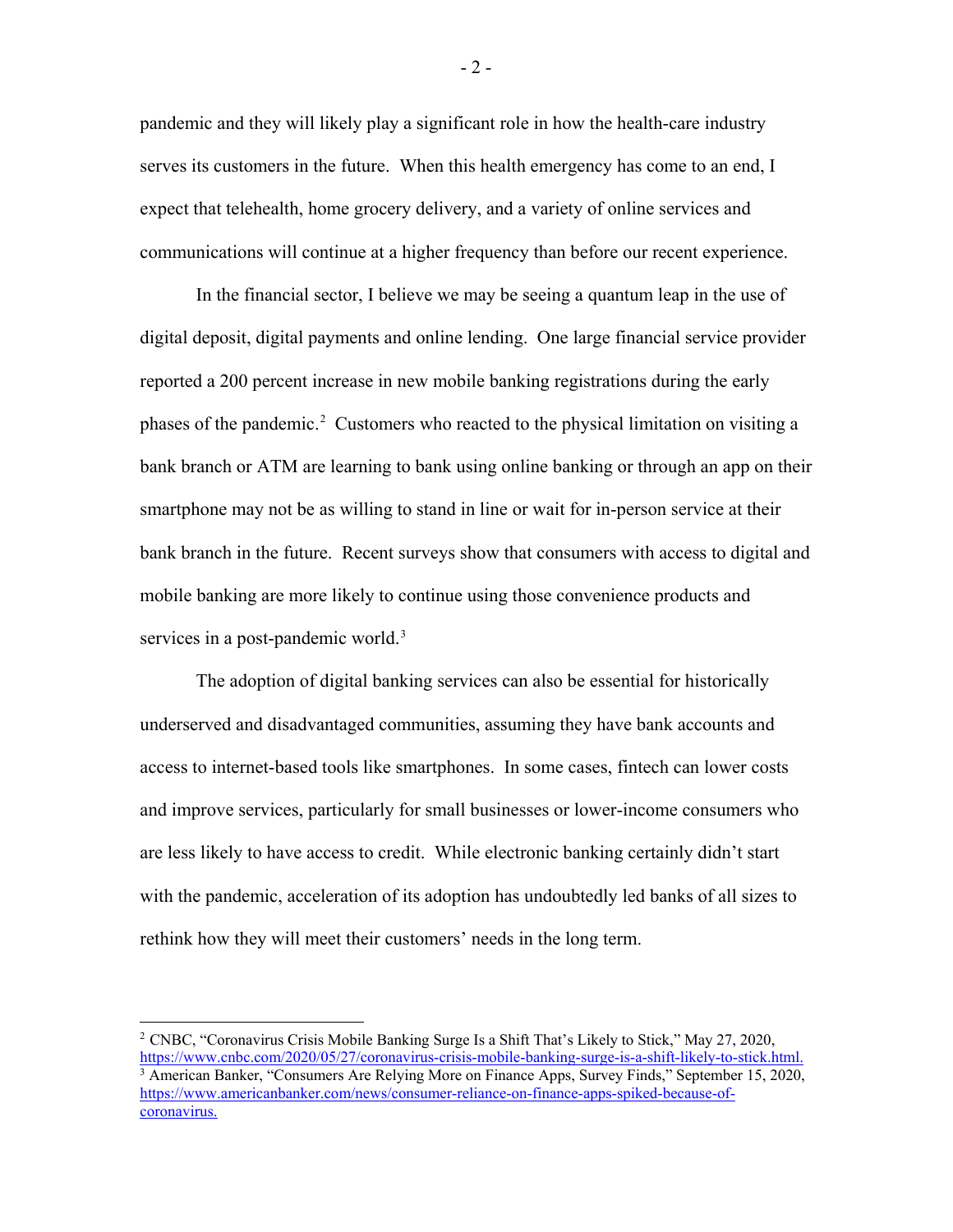I have noted on many occasions how vital community banks are to those they serve and to a strong and stable financial system. Successful innovation is not just about adopting the latest technologies. It involves aligning a bank's strategy with its innovation plans to clearly map a purpose and desired outcome for the adoption of new technology. The continued success of many community banks depends on their willingness to engage in strategy-based innovation-led growth. We have seen and are encouraged by many examples of entrepreneurial community banks embracing technological innovation. Developments such as digital deposit and lending products, regulatory technology solutions, and application program interfaces (APIs) have increasingly become more popular in the banking industry. When implemented effectively, they can result in greater efficiencies and effectiveness.

A number of community banks have already taken advantage of these opportunities. Still, perspectives on the need for change vary across the industry. I recognize that while it seems clear that the industry is changing, there remains a wide distance between fintech's promise of a future driven by technology and what many community bankers experience today. From my perspective, it is unlikely that fintech will ever completely eliminate what is the hallmark of community banking—personal interaction and building relationships with customers and communities.

One trend is clear, however: more and more community banks are expressing interest in fintech partners to help them open new lines of business, help with customer acquisition, enhance customer service, and improve operational functions. Through the Fed's engagement with fintech companies and small banks during our Innovation Office Hours, we learned that a wide range of partnership models are emerging, with varying

- 3 -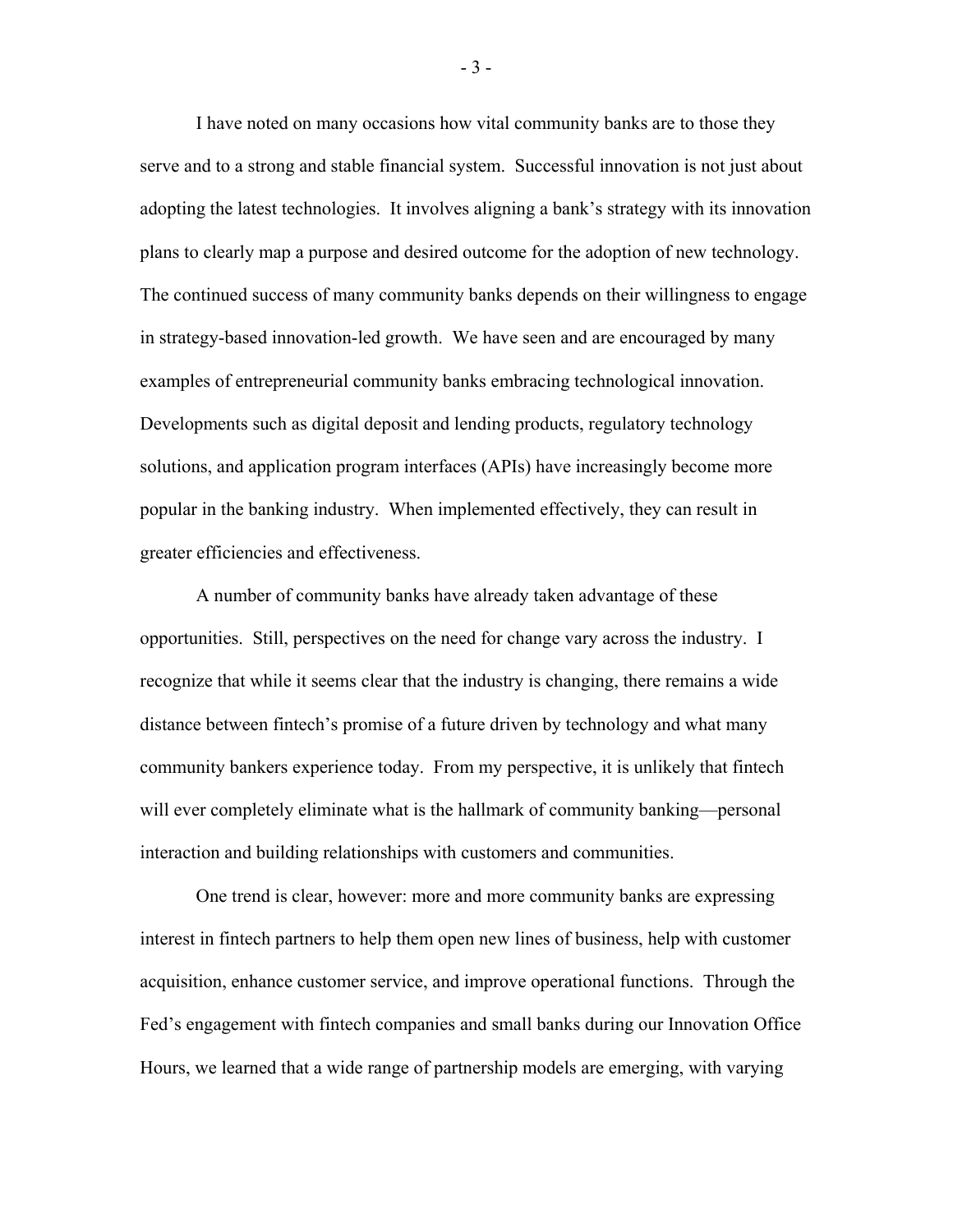benefits and challenges. Some banks are engaged in customer-oriented partnerships, where a bank selects a fintech partner to improve the customer experience, develop new products or services, or acquire new customers. In one case, a bank partnered with a fintech company to centralize each customer's financial data and provide personal financial management tools. Other banks are engaging fintech partners to automate or improve the efficiency and effectiveness of compliance and regulatory processes, which is often referred to as "regtech." For example, a fintech partner automating the Bank Secrecy Act/anti-money-laundering process may be able to provide notable cost savings and enhance compliance, while freeing up resources for other areas. We have also seen instances where a bank offers its financial services to a fintech partner that, in turn, offers financial products or services to its customers. In this type of relationship, a bank plays an important part in the delivery of products and services. The list goes on. My point is there is great possibility and a wide variety of options for engagement. And everyone, from the banks to customers to the regulators, needs to be thinking about these changes and their implications.

With the emergence of additional core-service providers, we are also seeing more opportunities for community banks to access the technology infrastructure they need to improve basic banking activities. These basic banking activities include tasks like reconciling transactions to the general ledger or simply offering expanded digital services. Furthermore, there are new opportunities for integration of cloud-based platforms and APIs. Community banks should take advantage of the new technologies that make sense for their business and the communities they serve.

- 4 -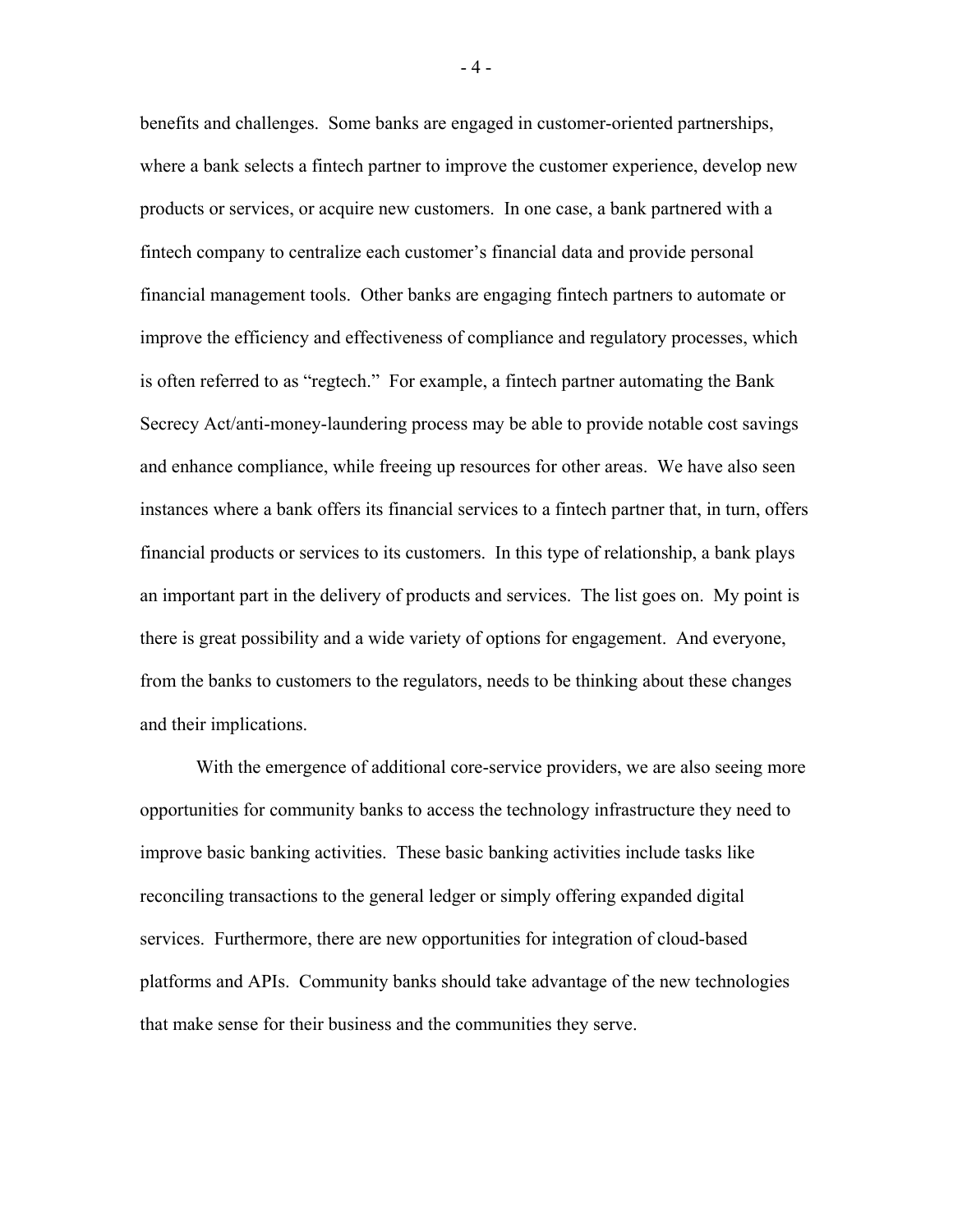Still, even as community banks prepare for the future, there is the very real challenge of finding partners and knowing how to navigate the regulatory environment once an institution has identified a potential partnership arrangement. We certainly understand this concern. From the fintech perspective, one provider noted the challenges they face during the onboarding process with financial institutions, including struggles to navigate siloed compliance and risk-management functions. Participants in the Fed's Innovation Office Hours told us that they would benefit from the Fed broadly sharing information on the current landscape of such partnerships, on a range of practices, and on relevant guidance for banks to consider.

In response, early next year we plan to publish a white paper that documents examples of community bank partnerships with fintech companies and outlines effective practices for managing those arrangements. This white paper would describe a range of distinct options for such partnerships and seek to identify benefits and challenges of the different approaches. We are also continuing to pursue a range of community bank projects to provide pathways to innovation that I mentioned earlier this year.

While it is essential to safety and soundness that banks understand, monitor, and mitigate risks associated with their third parties, I am sensitive to the burden that due diligence can pose. Being unsure of the questions to ask a third-party vendor, or whether a response is sufficient, should not keep community banks from accessing innovation, yet we continue to hear that these are real challenges. To address this problem, I have directed Federal Reserve staff to work with their interagency colleagues to develop a vendor due diligence guide, aligned with existing supervisory expectations, which would include sample questions for vendors and guidance on appropriate responses. This guide

- 5 -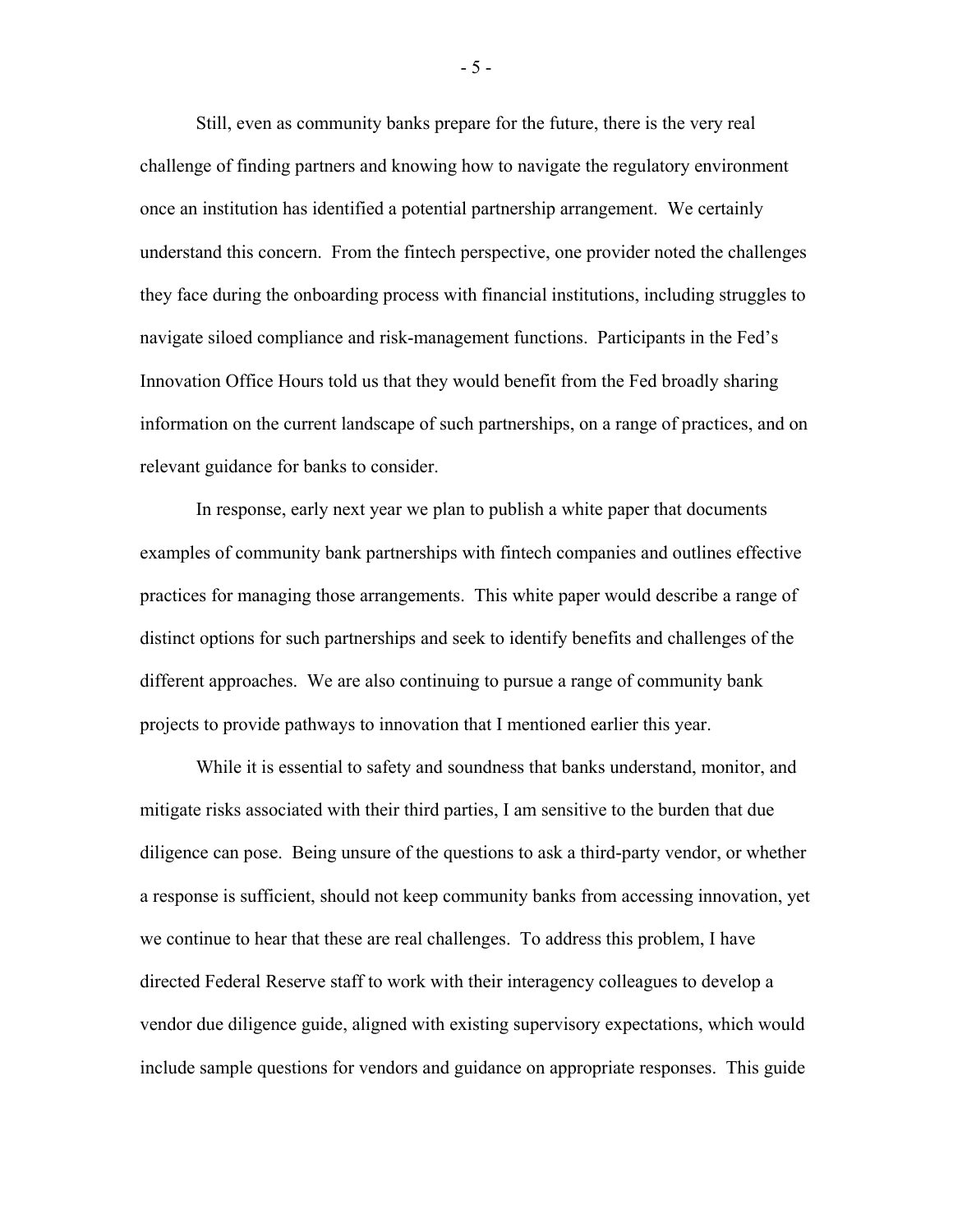would also be specific about the documents and information that community banks need in order to successfully complete their due diligence.

In addition to the due diligence guide, I expect that Federal Reserve staff will work with our colleagues at the Office of the Comptroller of the Currency and Federal Deposit Insurance Corporation to enhance and align interagency guidance for third-party risk management. The guidance would eliminate the need for community banks to navigate multiple supervisory guidance documents on the same issue. It is my expectation that the combination of refreshed and aligned interagency guidance and the community bank due diligence guide will meaningfully enhance clarity on supervisory expectations for community bank partnerships with fintech companies.

There are also opportunities within our existing supervisory program to improve our regulatory response to innovation, without creating additional burden for community banks. The federal banking agencies' service provider supervision program plays an important role in assessing the rigor of risk management and controls at key service providers. It is important that reports of supervisory assessments be readily available to banks that rely on service providers so that banks can use the reports to support their third-party risk management. Since I last spoke about the program in February, the federal regulatory agencies have made notable progress in creating a process to automatically distribute those reports to all client banks. Proactively sending reports to community banks removes the inefficient step of each bank hunting for reports on their own. For banks supervised by the Fed, the aim is to begin automatic distribution in the first quarter of 2021.

- 6 -